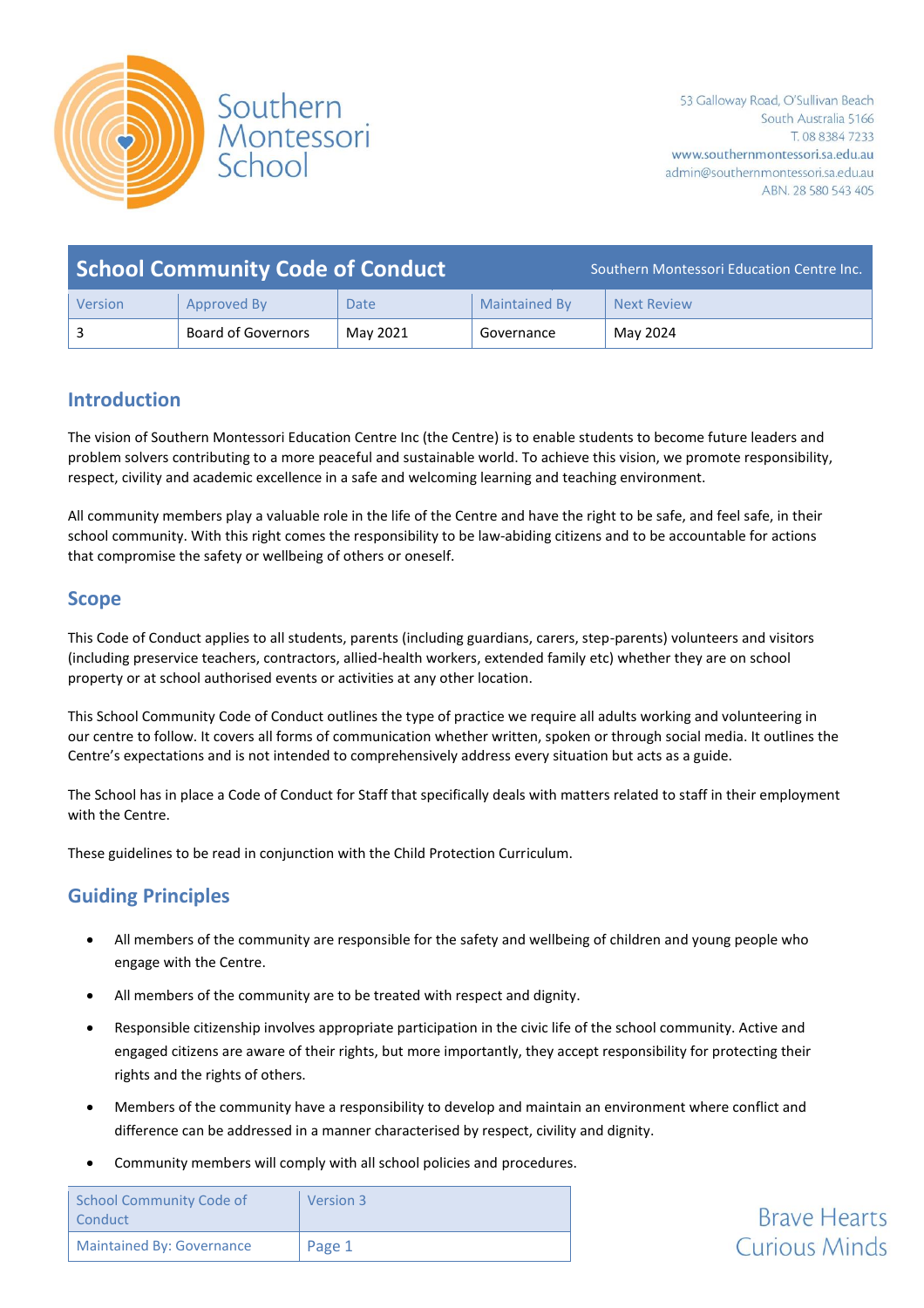# **General Expectations of Conduct**

### **STUDENTS**

Students are to be treated with respect and dignity. In return, they must demonstrate respect for themselves, for others and for the responsibilities of citizenship through acceptable behaviour. Respect and responsibility are demonstrated when a student:

- comes to school prepared, on time and ready to learn
- shows respect for themselves, for others and for those in authority
- refrains from bringing anything to school that may compromise the safety of others
- follows the established rules and takes responsibility for his or her own action.

### **PARENTS**

Parents play an important role in the education of their children and have a responsibility to support the efforts of school staff in maintaining a safe and respectful learning environment for all students. This necessitates abiding by the School Community Code of Conduct and ensuring that their child does likewise. Parents fulfil this responsibility when they:

- show an active interest in their child's school work and progress
- communicate honestly about student needs, such as medical, psychological or learning needs
- communicate regularly and respectfully, but not excessively or inappropriately with the centre staff
- ensure their child is appropriately dressed and prepared for school on a daily basis
- ensure that their child attends school regularly and on time
- report absences or late arrivals to the school promptly
- agree to and support Centre behaviour policies including the School Community Code of Conduct
- encourage and assist their child in following the rules of behaviour

### **Student Issues**

Community members are expected to:

- discuss issues or concerns about the School, staff or students using correct school procedures
- work with school staff in managing disciplinary issues involving their child.
- allow staff to teach, investigate, supervise and manage students without interference.

Please note, no parent should directly approach another parent's child with a concern. This should be managed by communicating with the Principal and/or the child's teacher.

### **Standards of Behaviour**

#### **All members of the community are expected to behave with respect, civility and in the manner of a responsible citizen**

#### **when on school grounds or when attending school events. As a minimum, all community members must:**

- respect and comply with all applicable Commonwealth and State laws and regulations
- respect and comply with the Centre's policies
- demonstrate honesty and integrity
- respect differences in people, their ideas and opinions
- treat one another with dignity, courtesy and respect at all times, but especially when there is disagreement

| <b>School Community Code of</b><br>Conduct | <b>Version 3</b> |
|--------------------------------------------|------------------|
| <b>Maintained By: Governance</b>           | Page 2           |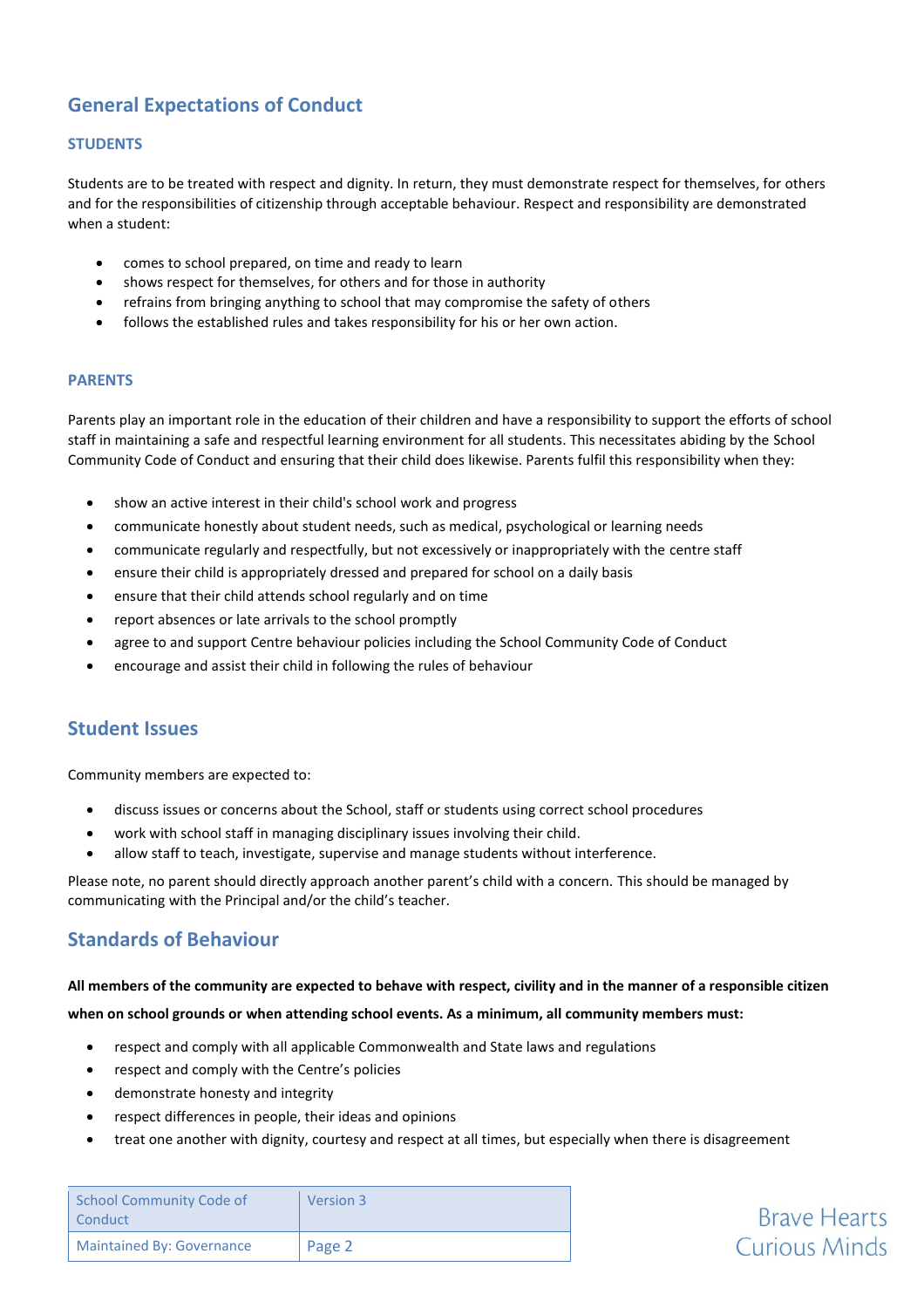- respect and treat others fairly, regardless of their race, ancestry, place of origin, colour, ethnic origin, citizenship, religion, gender, sexual orientation, age or disability;
- respect the legal and moral rights of others
- show proper care and regard for school property and the property of others
- take appropriate measures to help those in need
- respect persons who are in a position of authority
- respect the need of others to work in an environment of learning and teaching
- support the Principal and School staff in the development of a Montessori learning community
- communicate respectfully with the Principal and staff, whether by email, phone, letter or face to face and expect respectful communication in return.

If a member of the Centre community feels that the General Guidelines for the Centre community are not being met, please refer to the procedures outlined in the 'Positive Grievance Resolution Policy'.

# **Physical Safety**

### **WEAPONS**

All community members must not:

- be in possession of any weapon, including but not limited to firearms;
- use any object (including body parts) to threaten, intimidate or cause injury to another person.

### **ALCOHOL AND DRUGS**

All community members must not:

• be in possession of, or under the influence of, or provide others with, alcohol or illegal drugs. The exception(s) is when, in the normal course of events, the School is providing hospitality to members or guests of the community and is in keeping with appropriate legal and hospitality regulations (refer to Drug Policy).

### **VERBAL AND PHYSICAL AGGRESSION**

All community members must not:

- use language to frighten or intimidate another person
- inflict or encourage others to threaten or inflict bodily harm on another person by any physical aggression
- Community members should seek staff assistance, if required, to resolve conflict peacefully.

# **Extra-Curricular Activities**

When attending or participating in school activities, members of the community are expected to support the following principles:

- Students are involved in school activities primarily for their enjoyment. They are expected and encouraged to play by the rules and to behave appropriately. Spectators should reinforce a healthy, positive attitude towards the activity.
- Spectators should behave respectfully and courteously towards all students, teachers, coaches, referees and officials.

**Brave Hearts Curious Minds** 

### **Consequences**

The consequence for breaching this Code of Conduct will be determined by the Principal. As a consequence of a breach, the member(s) of the community may be:

• banned from attending any school activity; and/or

| <b>School Community Code of</b><br>Conduct | Version 3 |
|--------------------------------------------|-----------|
| <b>Maintained By: Governance</b>           | Page 3    |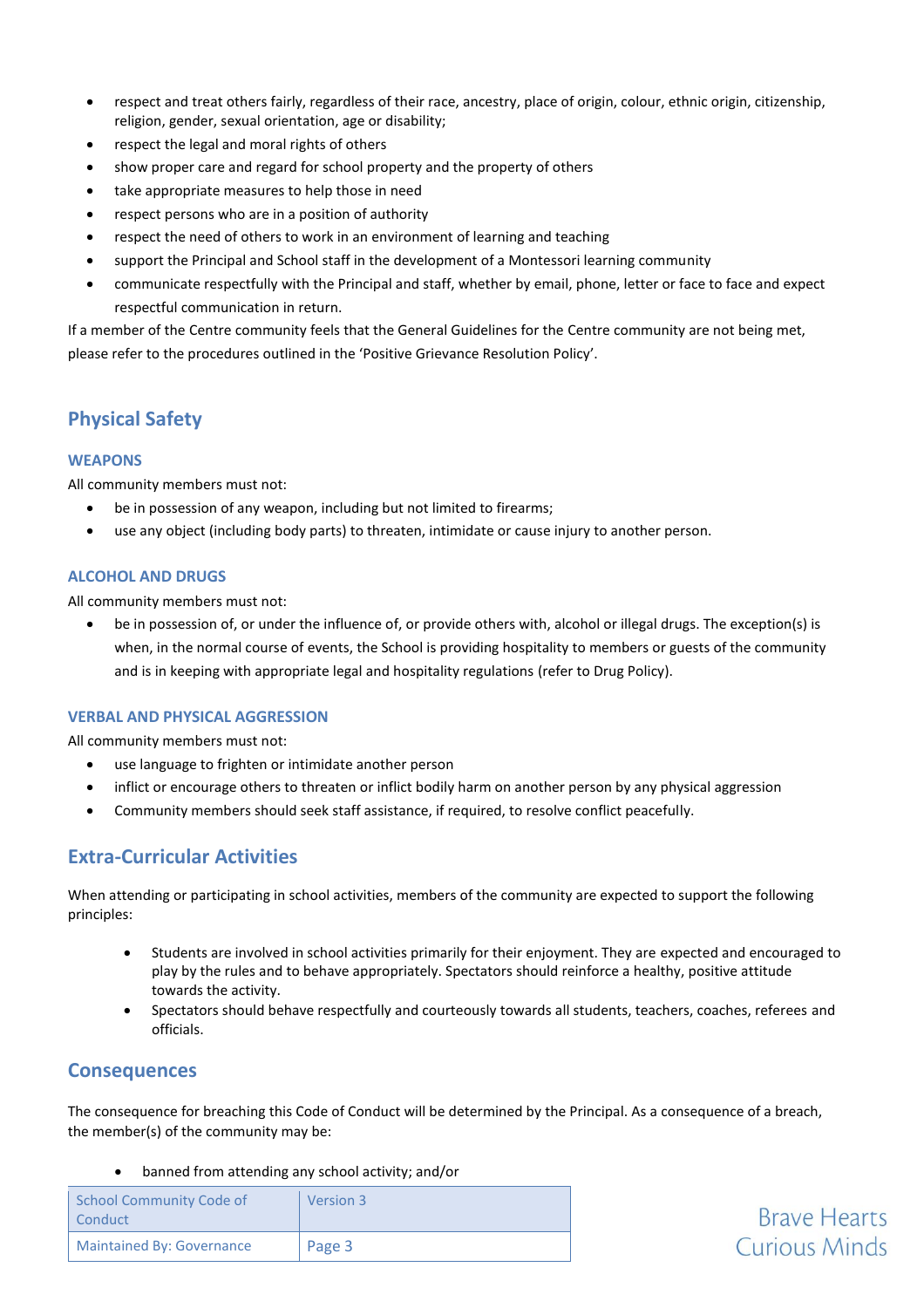- banned from being on the School grounds; and/or
- directed to restrict communications with members of the teaching staff through a nominated school representative; and/or
- informed that the enrolment of the student of the member(s) is terminated (in an extreme, multiple or prolonged breach). The determination to terminate the enrolment of a student is the responsibility of the Board. Refer to Clause 7 of the Centre's Constitution.

The Centre may take such other steps as it may in its reasonable discretion determine appropriate, according to the nature of the breach. The member of the community has the right to appeal the Centre's decision, as per the Centre's Grievance Policy.

The Centre recognises that the vast majority of interactions with the community are overwhelmingly positive and productive. The Centre is very grateful for the ongoing support and partnership with the Centre community in the care and education of our students.

Police will be involved for the following:

- possession of a weapon, including, but not limited to firearms;
- trafficking in drugs or weapons;
- robbery;
- use of a weapon to cause bodily harm, or to threaten serious harm;
- physical assault causing bodily harm requiring professional medical treatment;
- sexual assault;
- providing alcohol and/or drugs to minors.

Police may be involved, as required, and conditions for returning to school will be imposed following:

- uttering a threat to inflict serious bodily harm;
- bullying and/or intimidation
- possession of illegal drugs and substances;
- acts of vandalism causing extensive damage to cntre property or property located on school premises.

Parents will be involved if a student:

• behaves in a manner that contravenes this policy.

# **Related Policies and Documents**

This policy is to be read in conjunction with the Centre's:

- Drug Policy and Management Guidelines
- Dealing with Difficult Situations Policy
- Child Protection Policy
- Positive Grievance Resolution Policy
- Code of Conduct for Staff
- ICT Policy

| <b>Document History and Version Control Table</b> |               |                           |                               |
|---------------------------------------------------|---------------|---------------------------|-------------------------------|
| Version                                           | Date Approved | Approved By               | <b>Brief Description</b>      |
|                                                   | 2014          | <b>Board of Governors</b> | Creation of original document |

| School Community Code of<br>Conduct | Version 3 |
|-------------------------------------|-----------|
| <b>Maintained By: Governance</b>    | Page 4    |